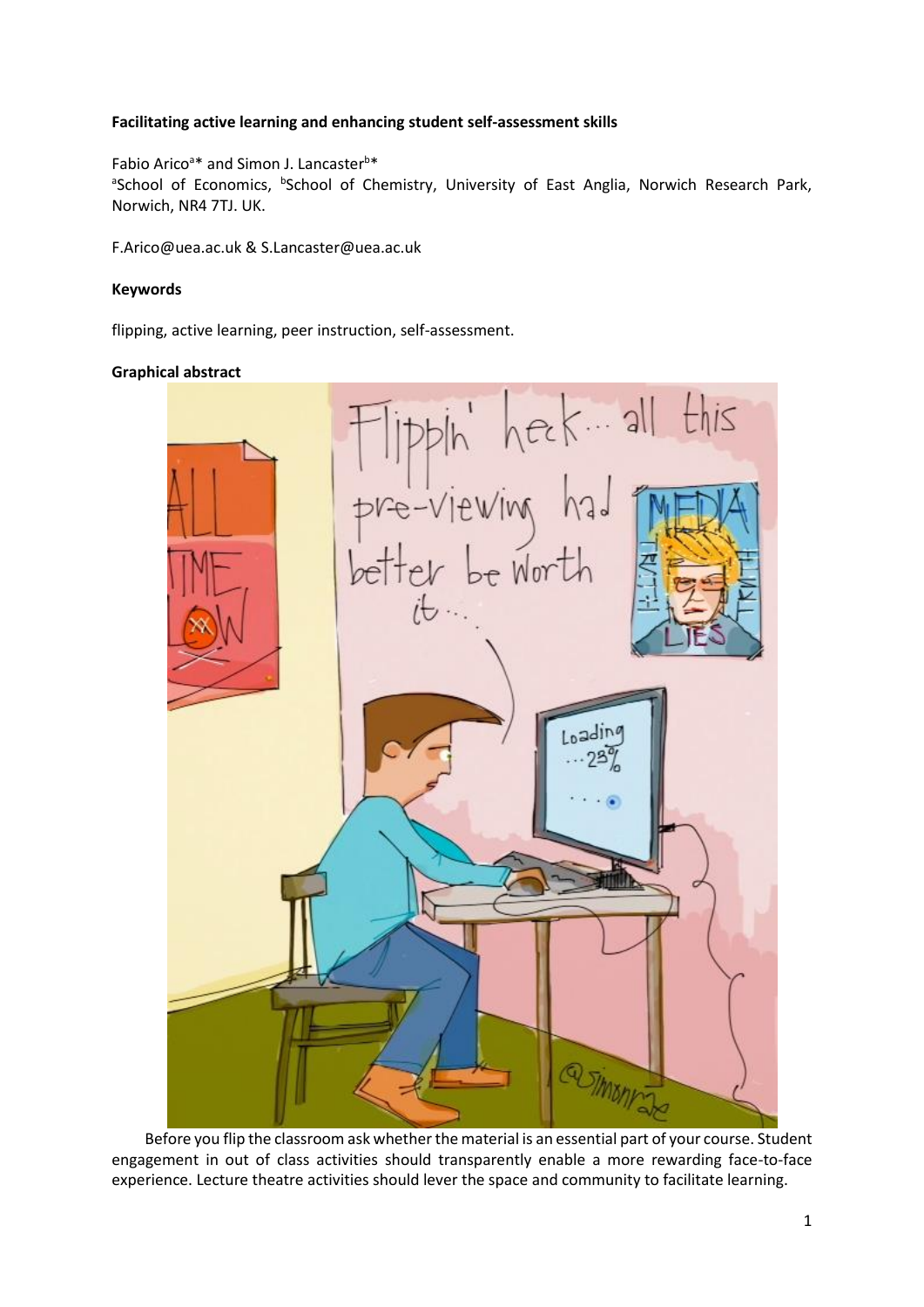#### **Abstract**

This paper develops a reflective discussion of recent developments of active learning pedagogical approaches, with a focus on class-flipping and peer instruction. We present two case studies based on the experience of the authors in promoting active learning in two-large class undergraduate modules in Introductory Macroeconomics and Descriptive Inorganic Chemistry at the University of East Anglia. Both case-studies are based on a flipping model implemented through by peer instruction. However, the experience of each authors differs in the way the teaching approach was introduced and integrated with additional pedagogies to meet specific needs of the student population, as well as the desired learning outcomes for both modules. In the Introductory Macroeconomics case-study, we discuss how combining peer instruction with a self-assessment component can support the development of students' metacognitive skills. In the Descriptive Inorganic Chemistry case-study, we demonstrate that peer instruction questions can be co-designed in partnership with students to foster engagement and challenge misconceptions. We argue that peer instruction can be used as an effective, scalable, and easily adaptable active learning pedagogy in different many learning environments. Reflecting on our experience, as well as the student voice, our concluding discussion considers: (i) the importance of careful question design, (ii) the role of audience response technologies, as well as (iii) present and future challenges to the promotion of active learning approaches in Higher Education.

# **1. Introduction**

In the sciences and social sciences the tradition has been that it is the academic who provides the content in large lectures and that forging understanding is the responsibility of the independent learner. However, there has always been an alternative model in our Universities. For a student taking an English literature degree, the typical pattern is that they would read a text in advance and discuss it in a seminar. Thus, much of the assimilation of content and preliminary consideration is done in advance of the contact time and the seminar can be guided by the academic to construct deep insight.

So-called *flipped learning* may have been popularised in recent years but there is no sense in which it is a new development (Seery, 2015; Lancaster 2014,16). Careful perusal of the literature reveals many instances of discipline education researchers reporting studies in which materials were provided in advance of lectures. The term *inverted classroom* was used nearly twenty years ago (Lage *et al.*, 2000) to describe the use of multimedia to present information before lectures to Economic students. In Lage's case the rationale was a questionable belief in catering to the highly contested notion of learning styles. Flipped learning is better justified as enabling active learning for all. The closest we have to a formal definition is: ''Flipped Learning is a pedagogical approach in which direct instruction moves from the group learning space to the individual learning space, and the resulting group space is transformed into a dynamic, interactive learning environment where the educator guides students as they apply concepts and engage creatively in the subject matter.'' (Flipped Learning Network Hub, 2014).

Flipped learning is a broadly defined set of practices. We believe that the critical aspect is making the time for dynamic, interactive engagement with conceptual aspects of our disciplines. How, and crucially, when we go about flipping is discussed in the case studies below. The merits of flipping are debatable. It is not a panacea. Our concern is that it is sometimes employed to avoid taking hard decisions about the value of parts of a course. What is no longer in question is the value of active learning. A recent meta-study of active learning in science, engineering and mathematics showed a 6% average increase in student assessment results and a substantial reduction in the number of students failing. Indeed, these pedagogical approaches appear to benefit weaker students disproportionately (Freeman *et al.*, 2014).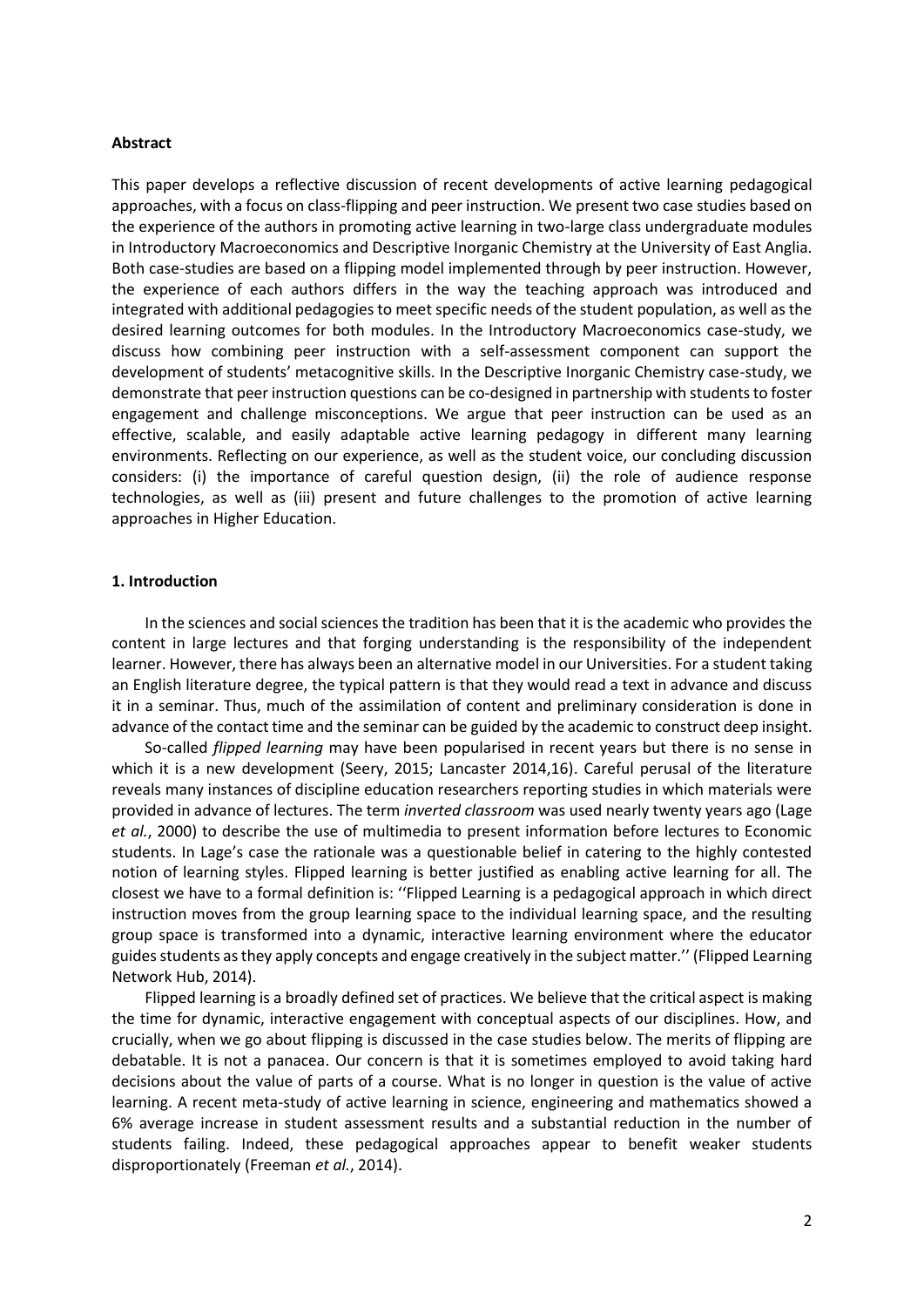Active learning encompasses a raft of pedagogical approaches in the lecture theatre. While often associated with learning technologies, success is invariably dependent on pedagogy, not technology. The advantages of the technology include that it enables the engagement of the whole class, regardless of their cultural or personal inhibitions. The objective is to avoid the classical lecture scenario whereby interaction is restricted to a small subset of students who consistently answer the lecturer's questions.

The reminder of this article is organised in six sections. In Section 2 we describe the features of peer instruction, an active learning pedagogy widely used at the University of East Anglia (UEA), which makes use of class flipping practices. Section 3 and Section 4 present two case studies, describing the experience of the authors in teaching large-class modules in Introductory Macroeconomics and Descriptive Inorganic Chemistry. Section 5 discusses our pedagogical experiences, and Section 6 concludes.

# **2. Peer instruction**

We assert that active learning is about more than allocating tasks across group and individual learning spaces. Active learning is about encouraging students to think. Approaches such as Team Based Learning and Problem Based Learning can be very effective. However, they can be difficult to implement in traditional teaching spaces and can require additional facilitators. Peer instruction is an effective, scalable active learning pedagogy ideally suited for a pragmatic transition from traditional lecturing towards an engaging constructive approach (Mazur, 1997).

In peer instruction a multiple choice question is posed to test conceptual understanding. A student should not be able to answer simply by recalling the answer. The lead academic will then poll the class. Every student is encouraged to commit to an answer regardless of their level of confidence and thus invest in the topic. Rather than simply reveal the distribution and explain the correct answer, the class leader will invite students to discuss the question with their peers. The students are then invited to vote again. At this point the results to both polls are revealed. There is normally a substantial shift in the distribution, favouring the correct answer. The lecturer will then lead a discussion in which the valid explanation for the correct answer is developed. For this pedagogical approach to work the question needs to be pitched at the right level. Too easy and all the students will get it right first time around and no learning takes place. Too hard and no student can explain what the correct answer should be and conceptual understanding does not propagate through the class. Mazur refers to questions occupying the *sweet spot*, while we use the expression *Goldilock's zone* after the eponymous fairy tale character who liked things 'just right'. Ideally each question is an opportunity for a significant proportion of the class to construct new conceptual understanding through peer discussion.

If the question proves to be too easy for the cohort, which is 80% are right in the first round, then we would move immediately to the academic explanation and on to the next question. If the question proves too hard, that is less than 30% are initially correct then further instruction, a conceptual hint, is required before moving to discussion. It is incredibly rewarding to observe peer instruction move a class towards the correct answer through social construction of insight. In the event that the movement is not at the desired level further guidance, stopping well short of the answer will be provided before another round of discussion.

The following sections develop two case-studies that make use of peer instruction through class flipping.

#### **3. Case-study A: Introductory Macroeconomics at the University of East Anglia**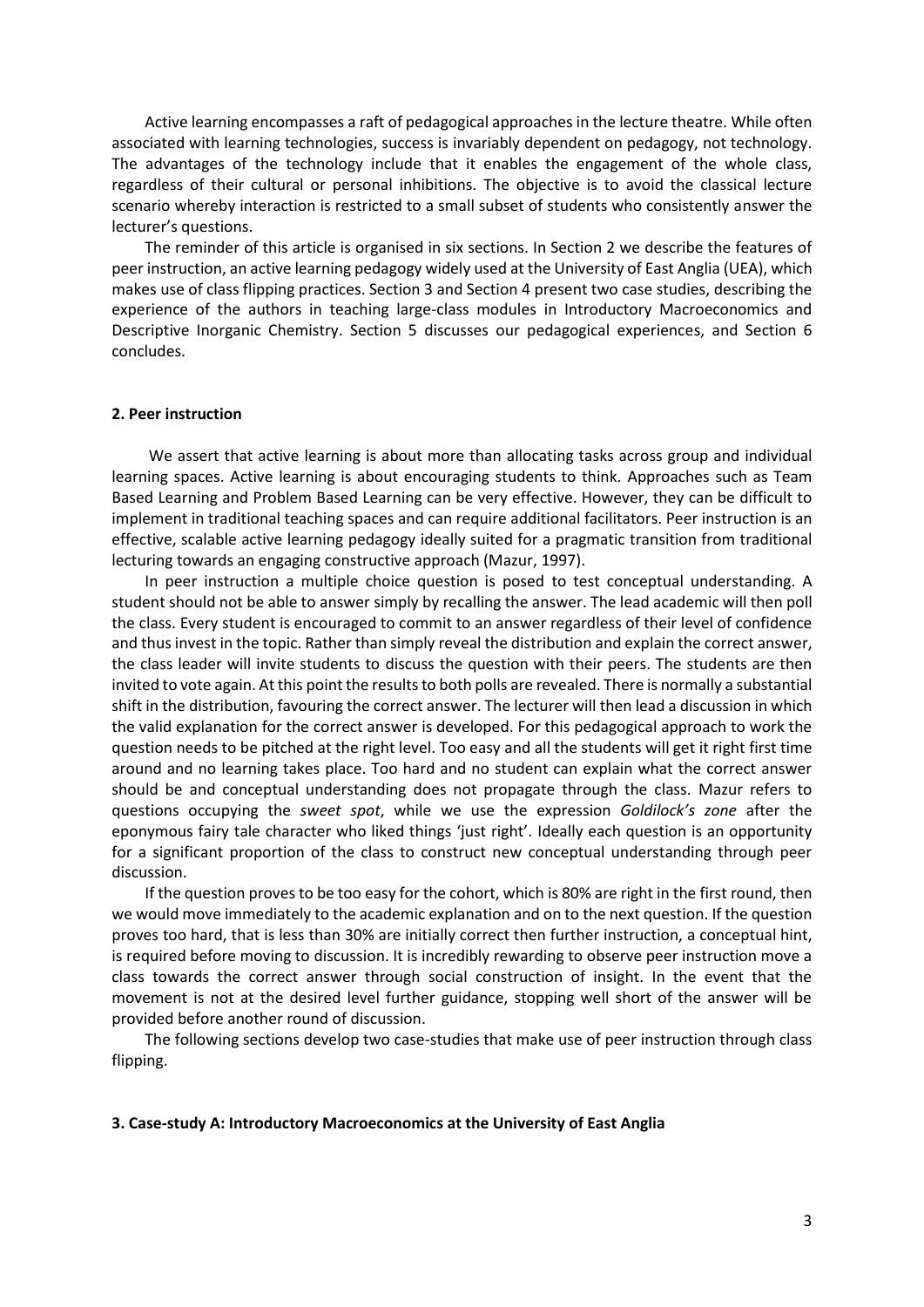Introductory Macroeconomics is large-class module that constitutes one of the pillars of the core teaching provision for Economics students at UEA. The module has been traditionally structured in: 2 hours' lectures per week, with the addition of 8 seminars (1 hour each) and 8 workshops (2 hours each), taking place every fortnight from Week 4 of each semester.

As very common in large-class modules in Economics, seminars are used to promote small-group collaborative-learning, inviting students to discuss the solutions of pre-assigned problem sets. Workshops, instead, are organised as large-class events, where students are confronted with questions never seen before. Lack of instructor's guidance and one-to-one support, as well as the expectation that students develop problem-solving skills, and expand their knowledge directly in the classroom, classify workshops as true moments of active learning through class flipping. The instructor's intervention is strictly limited, while students are challenged to take responsibility and ownership of their learning during contact hours. In this learning environment, we also decided to experiment with the introduction of an additional pedagogical component, aimed at training students to develop their self-assessment skills (Aricò, 2015).

All Introductory Macroeconomics students are endowed with a personal audience response handset (clicker), which they retain for the whole duration of the module. This approach allows the module convener to interact and engage with the class, track individual performances and class performances, deliver timely feedback, and derive learning analytics to adjust teaching in real time.

#### *3.1 Workshop design*

As soon as each workshop session begins, students receive a sheet reporting: a set of multiple choice questions (MCQs), and (ii) a set of open-ended problem-based questions. Generally, the number of MCQs varies between 8 and 10, while the number of open ended questions varies between 1 and 4. The MCQs are characterised by 4 possible choices each. This design allows to actively engage students for 2 hours. The facilitator oversees the progress of the session, but the commitment is to let the students to regulate the pace, according to their needs. The teaching algorithm progresses as follows:

- 1. Students are invited to give an answer to the first MCQ, autonomously and without consulting with each other. No solution is discussed at this stage.
- 2. Students are asked to self-assess their performance, ranking their confidence and mastery of skills on a 4-point Likert-scale.
- 3. Students are encouraged to share and discuss their answer to the first question, and to give a second and final answer the same question, after the discussion has concluded.
- 4. The distribution of answers is revealed and the facilitator points the students to the correct answer, explaining the reason for this. Students are invited to ask any clarification question.
- 5. Finally, students re-iterate self-assessment of their mastery of skills, before the algorithm is repeated for the next MCQ.

During peer-instruction moments, students are entirely in control of their learning, and selfregulate the discussion. They can consult notes, discuss questions in small groups, and compare across different groups. The time needed by students to discuss questions is variable, and the facilitator has to develop some skills, as well as following common sense and intuition, to support the students at pacing their work. A sign that the class is prepared to wrap up the discussion could be: a change in the intensity of the discussion, which is generally signalled by higher or lower background noise caused by students talking to each other. Evidently, students that find MCQs relatively easy to answer, will complete their discussion task earlier. To keep everybody engaged, these students are encouraged to invest time addressing the second part of the problem set, which is based on open-ended questions. Solutions to this second set of questions are covered at the end of the workshop, if time is left. Solutions to the whole problem set are shared online through the VLE after the session has concluded.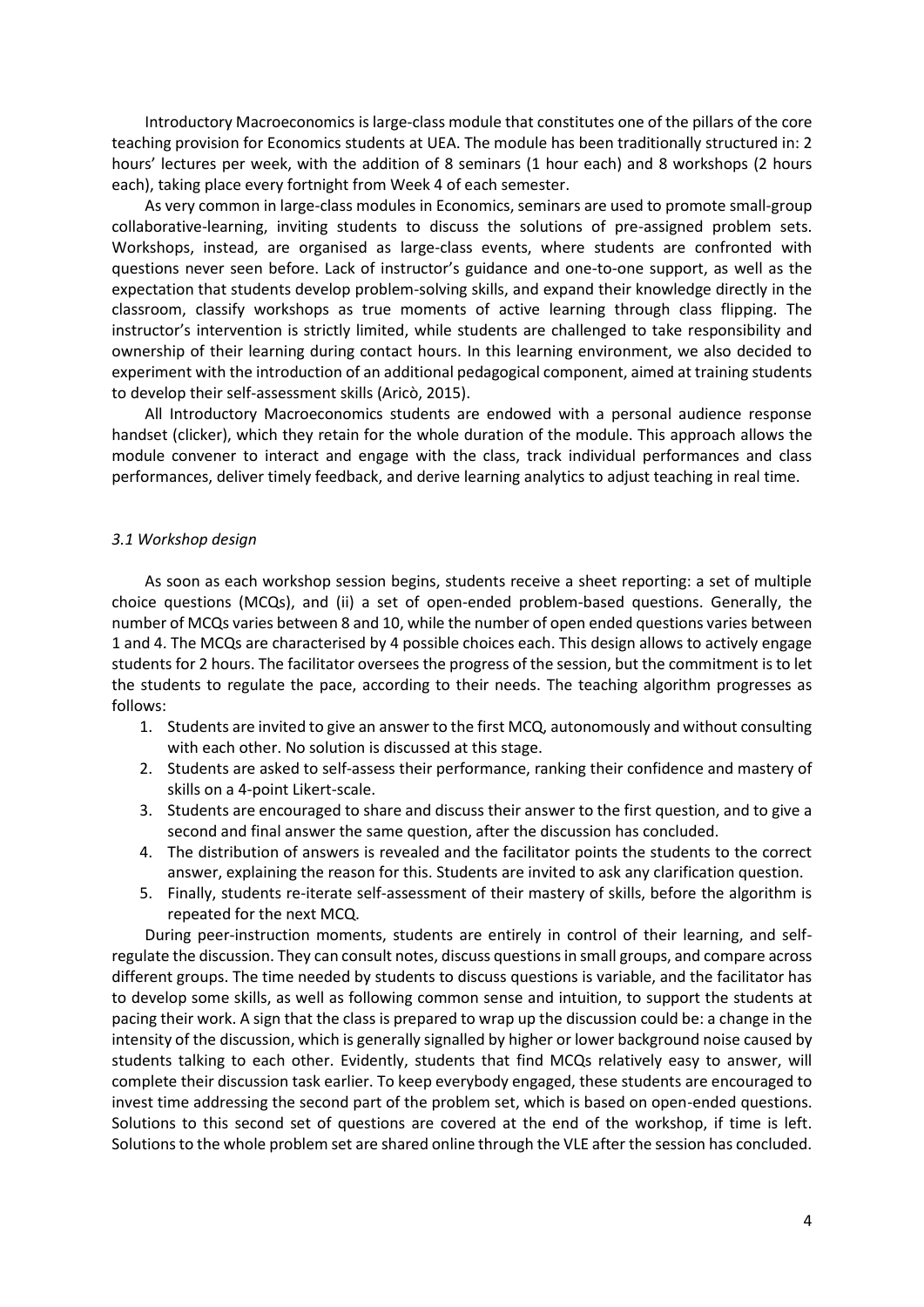The configuration of teaching space where peer-instruction sessions are held has a strong impact on the student dynamics. Ideally, we wish we could allow students to maximise their interaction, walking freely around the classroom to interface with multiple peers. Due to timetabling constraints, and a large cohort of workshop participants, this is difficult to achieve, and we guess that many other institutions share the same problem. Given that the sitting allocation of students has to be reasonably static during each session, we decided to allow students maximum freedom. We often notice the formation of stable working partnership as study-buddies always tend to sit together, and even in the same place within the teaching space. We believe that nurturing student collaborations that can continue beyond workshops is an important achievement *per se*, which carries implications for the development of students' study skills and study strategies that go beyond the specific learning objectives of each session.

# *3.2 Using multiple choice questions*

Facilitating formative and summative assessment through MCQs most certainly sound like an appealing option, especially when teaching large-class modules. MCQ-based assessment enables facilitators to provide quick feedback to students, and to devise very simple and ready to use metrics to gauge the temperature in the classroom. However, designing engaging and effective MCQs, which maximise student learning, and make good use of contact time with the students, it is not a trivial matter. We suggest that MCQ design should be guided by two main principles: (i) placing questions within the *Goldilock's zone*, and (ii) maximising learning outcomes. As we argued in Section 2, it is imperative that MCQs are in a *sweet spot* or *Goldilock's zone*: presenting problems that are neither too difficult to solve, nor too trivial to address. Both extremes would render peer instruction discussions sterile. Since we have started flipping our Macroeconomics workshops, we have been engaged in a process of constant revision of our question bank, with the aim of bringing all our questions within the *Goldilock's zone*. This process has been informed by student responses: a very low proportion of correct responses, which does not improve after peer instruction, implies that many students do not master the skills necessary to tackle the problem they have been presented. On the opposite, very high proportions of correct responses at the beginning of the teaching algorithm, indicate that peer instruction is not going to display a significant learning impact on students. Data on student self-assessment were also useful to reviewing MCQs, as they provided us with a further indication of the difficulty perceived by students.

Once the *Goldilock's zone* is reached, careful pedagogical design should also aim at maximising learning outcomes, challenging students to do more than simply recalling or understanding concepts. Following Bloom's model (Bloom, 1956; Marzano and Kendall, 2007), we argue that effective MCQs should also train students to apply and appraise such concepts in different scenarios. We present two examples:

> Which School of Thought claims that financial assets and money are not good substitutes?

- A. The Keynesian School
- B. The Monetarist School
- C. The Schumpeterian School
- D. None of the above.

## **Fig. 1.** MCQ Example 1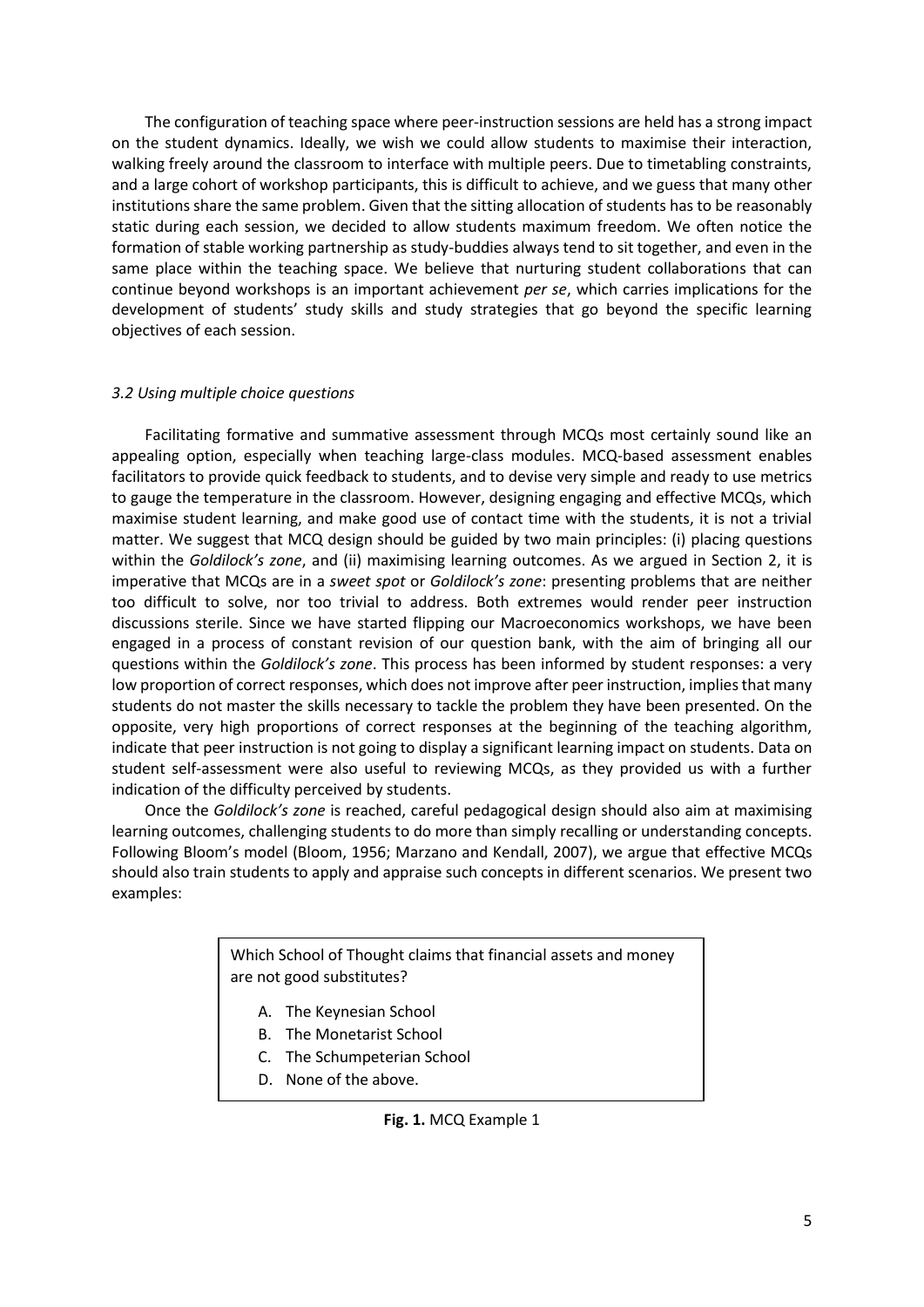Consider the policy debate between Keynesians and Monetarists. According to the Monetarist formulation of the IS-LM model, expansionary fiscal policy is than expansionary monetary policy at increasing equilibrium income, and it generates a relatively \_\_\_\_ crowding-out effect:

- A. more effective; weaker
- B. less effective; weaker
- C. more effective; stronger
- D. less effective; stronger.

## **Fig. 2.** MCQ Example 2

Evidently, Example 1 ranks rather low on the Bloom's Taxonomy model, as it requires students to merely recall assumptions belonging to different schools of thought. In Example 2, the question challenges students to: (i) master the general principles of the IS-LM model, (ii) recall how the assumptions of different schools of thought apply to the IS-LM model, (iii) recall, understand, and visualise the concept of crowding-out on the IS-LM diagram, (iv) make use of the IS-LM model to compare the effects of fiscal and monetary policy, and (v) evaluate alternative demand-management policies.

#### *3.3 Enhancing self-assessment skills and augmenting learning*

.

The introduction of the self-assessment component (Stage 2 and Stage 5 of our teaching algorithm), is our original addition to the peer instruction pedagogy. The ability to self-assess represents an important meta-cognitive skill for students who embark in graduate studies (Nicol and Macfarlane‐Dick, 2006).

In our approach, the development of self-assessment skills is not placed in a vacuum, as it is embedded in the experiential learning process that unravels through our teaching algorithm. To this extent, our self-assessment addition aligns peer instruction to Kolb's experiential learning model (Kolb, 1984), as students can benefit from a moment of 'reflective observation', appraising their level of knowledge and skills, prior to engaging in discussion with their classmates. Empirical evidence collected over the period 2012-2017 shows that this addition is very effective. Measuring the association of correct/incorrect responses with student self-assessment statements, we can demonstrate that, session after session, the whole class displays good self-assessment performances. This result is not trivial, as the dominant literature on self-assessment claims that low-performers are generally unable to correctly assess their abilities (Kruger and Dunning, 1999; Dunning *et al.*, 2003). This finding is in line with the assumption that our pedagogy empowers low-performers with the ability to self-assess correctly, which is another argument in favour of embracing an active learning approach to teaching.

To appraise the effectiveness of peer instruction, we consider the class learning gain, defined as the difference between the proportion of correct responses to formative questions before and after class discussion. We find that, the size of the class learning gain is negatively related to the proportion of correct responses before peer instruction. In other words, when the initial proportion of correct responses is low, peer instruction generates a larger learning gain. Even in this case, we can argue that our pedagogy supports low-performers, generating a 'catch-up effect' in the classroom, and allowing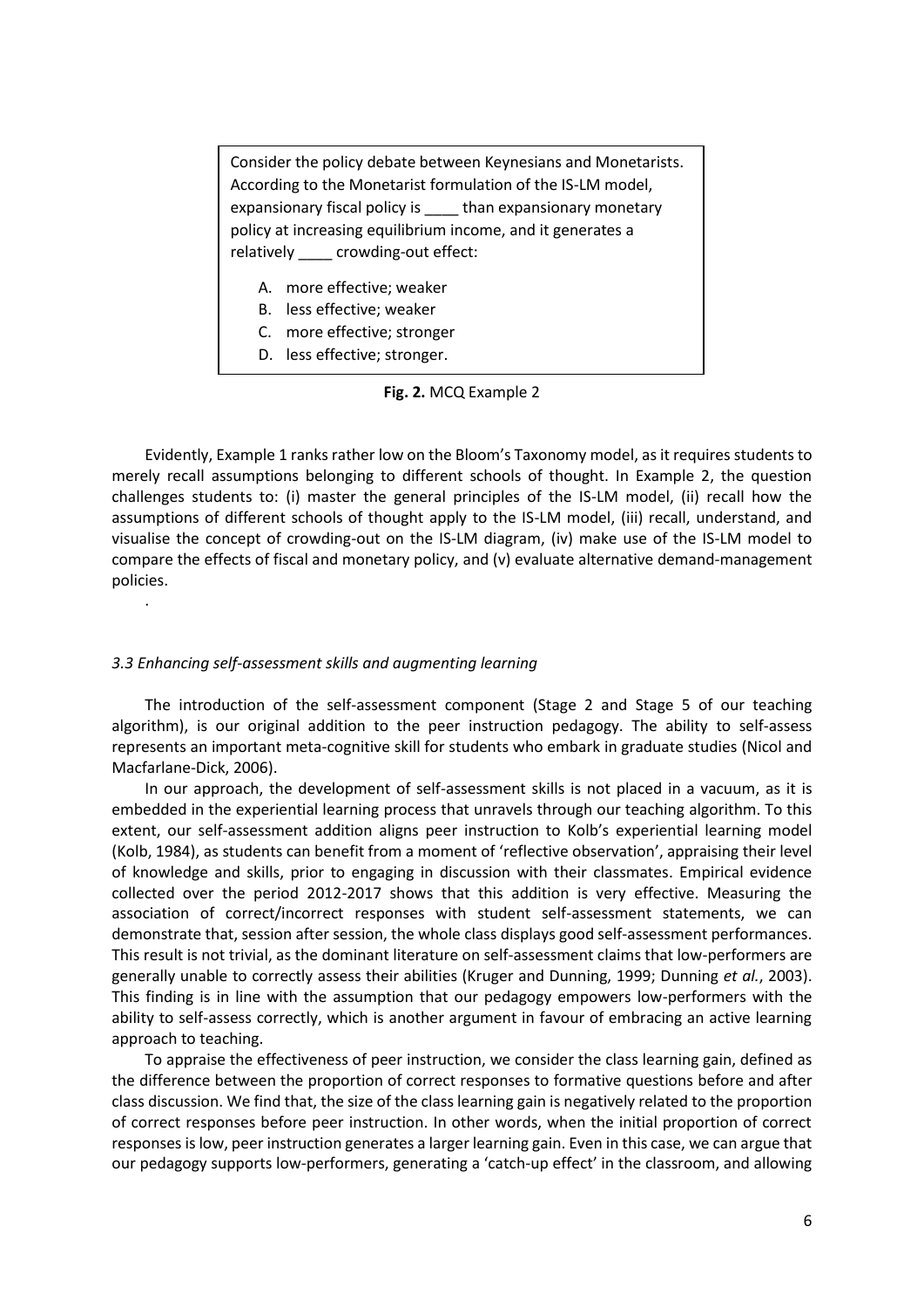most students to converge to the same level of skills and knowledge by the end of each iteration of our teaching algorithm.

#### *3.4 Economics student evaluations*

To assess how students perceive the peer instruction pedagogy adopted in the Introductory Macroeconomics module, we experimented with two different approaches. Prior to being exposed to peer instruction, students were briefly explained how workshops would operate during the module's introductory lecture. At the end of the lecture, students were asked to express their agreement with the statement: "*Peer-instruction' sessions (students teaching each other) are more effective than lectures (teacher teaching students)*". Then, at the end of each workshop, students would be asked to express agreement with the statement: "*I have learnt more Economics by discussing answers with my classmates*". While only about 40% of students agreed with the first statement, more than 80% of students agreed with the second statement (average across 8 workshops). This indicates that students can be initially suspicious of peer instruction, but, once exposed to the pedagogy, they recognise its effectiveness.

Following a second approach, at the end of the module students were asked: "*What is the component of the Introductory Macroeconomics module which had the strongest impact on your learning?*". 51% of students identified workshops as the most effective component, with only 20% indicating seminars, and the remaining 16% indicating either lectures, support sessions, or online material (13% did not answer). While the figures reported pertain the 2014-15 student cohort, we observed a consistent pattern across the years. Acknowledging variation in students' preferred way to learn, we regard these results as supportive of the active learning pedagogy we use. Nevertheless, it is evident that students become acquainted with a way of learning that they had never encountered before; the transition does not necessarily suit everybody's taste, or not at the same point in time at least.

## **4. Case-study B: Descriptive Inorganic Chemistry**

Traditionally main group Inorganic Chemistry is taught systematically by working across the periodic table from left to right describing the characteristics of the elements one group (vertical column) at a time. Although the periodic table is laid out to capture intrinsic periodicity (repeating patterns of reactivity) from the student's perspective such a course can appear as a litany of unconnected items to memorise. The lecture becomes the vehicle for transcribing this list from the notes of the lecturer to those of the student. Learning comes much later and is reserved for those parts corresponding to model answers for the question predicted to come up in the examination. There is a danger that students become more focused on the periodicity of a particular question type than the properties of the periodic table. Our ambition was to recast the course not as a collection of content requiring last minute rote memorisation but as a conceptual framework conducive to enduring understanding.

#### *4.1 Better utilisation of lecture capture*

Our lecture flipping has been facilitated by an archive of screencast lectures captured in the 2010- 2011 academic year. The fundamentals of Inorganic Chemistry, like those of macroeconomics, are well established and do not radically change from year-to-year. It is revealing to observe the pattern of usage of lecture capture archives. Sarsfield and Conway have observed marked differences between the students of different disciplines. Mathematics students would typically view lecture recordings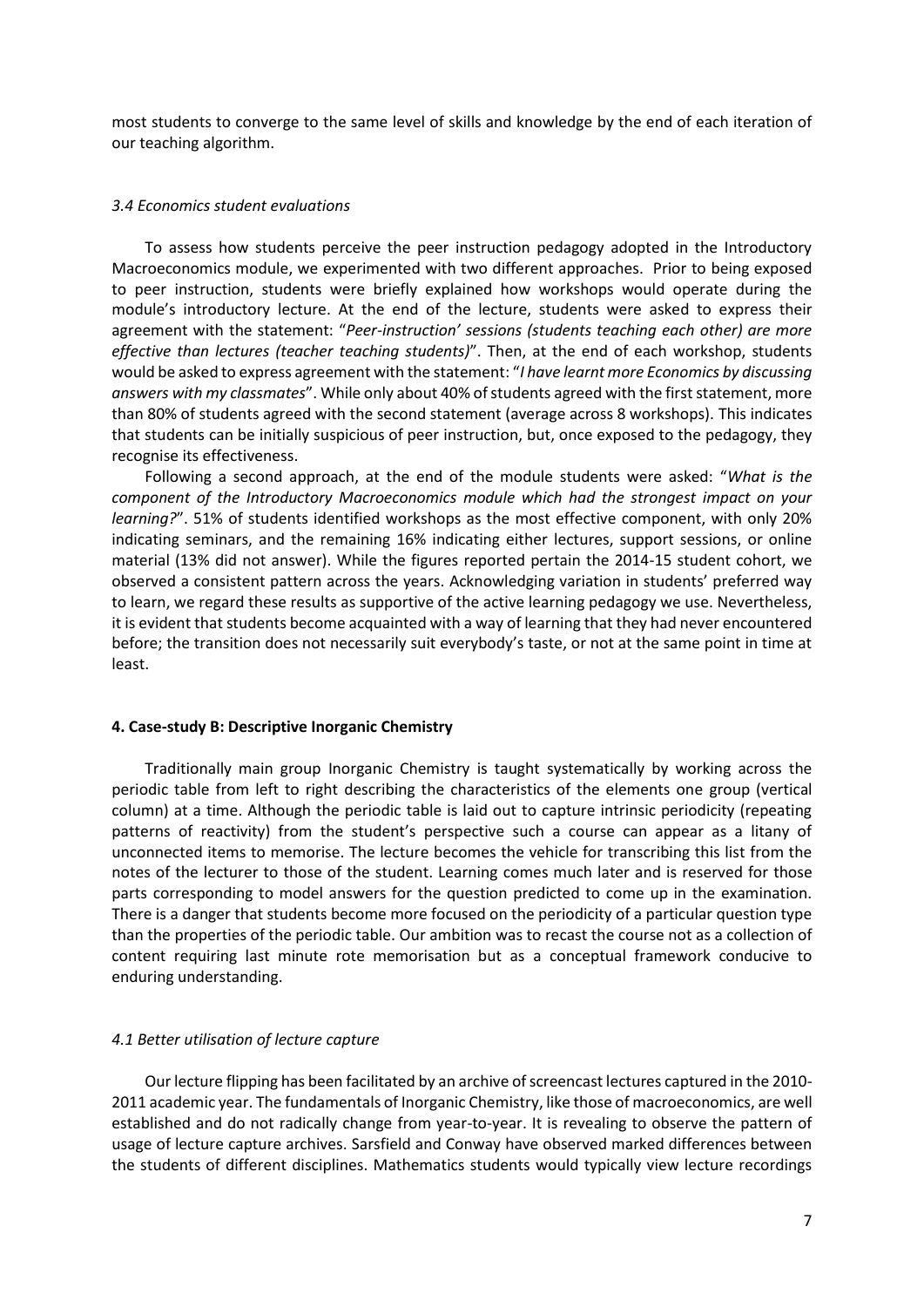within days of the lecture and not to return to them again. Whereas bioscience students would not view the recordings until examinations were imminent. Our experience in Chemistry was that practice was closer to the bioscience model (Read and Lancaster, 2013). It is tempting to equate this behaviour with the perception of material as being conceptual and enduring, as opposed to content to be crammed into short term memory and only required to pass an examination.

By 2012, we had seized upon lecture flipping as a more positive potential application of lecture capture than enabling last-minute binge recapitulation. Audience response handsets (clickers) are routinely used in many Higher Education settings to poll students.

The initial reception of flipping by our students was largely positive. The student evaluation metrics, recorded against a Likert scale, showed no significant difference from the year before lecture flipping was introduced (Read and Lancaster, 2013). On reflection, these initial questions were poor. They tended to focus on assessing whether the students had done the required preparation. The turning point for our practice was a meeting with Ross Galloway, a Physicist from Edinburgh, who introduced peer instruction (Mazur, 1997).

In the 2015–16 academic year the contact hours of the Descriptive Inorganic Chemistry course were delivered entirely in peer instruction mode. Students were encouraged to view screencast recordings in advance of the contact hours but only instructed to ensure that they did so where the material was not part of their university preparation assessments (which, for the vast majority of this cohort, would be English A Levels).

Students would typically answer 8-10 peer instruction questions in a 50 minute slot. The questions were predominantly prepared by the lead academic with the intention of testing conceptual understanding. Each question was classified by an undergraduate co-worker according to Bloom's Taxonomy. Most were agreed to require conceptual understanding, while a few also required the application of that understanding (Lancaster, 2016).

The peer instruction cycle described above presupposes that the initial distribution of answers is in the *Goldilock's zone*. We will typically move on once 80% of the class are correct, further guidance and discussion is possible but there is inevitably a diminishing return. The student with an embedded belief level misconception will not relinquish that quickly.

#### *4.2 Co-creating peer instruction questions in partnership with the students*

Where our practise diverges from the Mazur model is in co-authorship with our students. Years of experience will generally provide a good indication of where misconceptions and cognitive challenges are present. We can test for these through distractors in our MCQs. However, if we are unaware of a misconception, it can persist without confrontation through a course. To counter this, we will provide the stem of a MCQ and invite our students to provide possible answers. In practice this can be done using the free text option of audience response technologies. The polling and subsequent peer instruction is then on students' own answers.

The Peerwise platform takes this process a step further and provides an environment for students to construct their own questions, answer other students' questions and comment upon the questions (Bates and Galloway, 2014). Peerwise can provide a degree of validation and reliability testing to questions that, given appropriate ethical consideration, we can subsequently use in peer instruction.

#### *4.3 Chemistry student evaluation*

Table 1 presents a selection of student comments on the specific case study described here, which is by far the most intense flipped course we have yet delivered.

#### **Table 1:**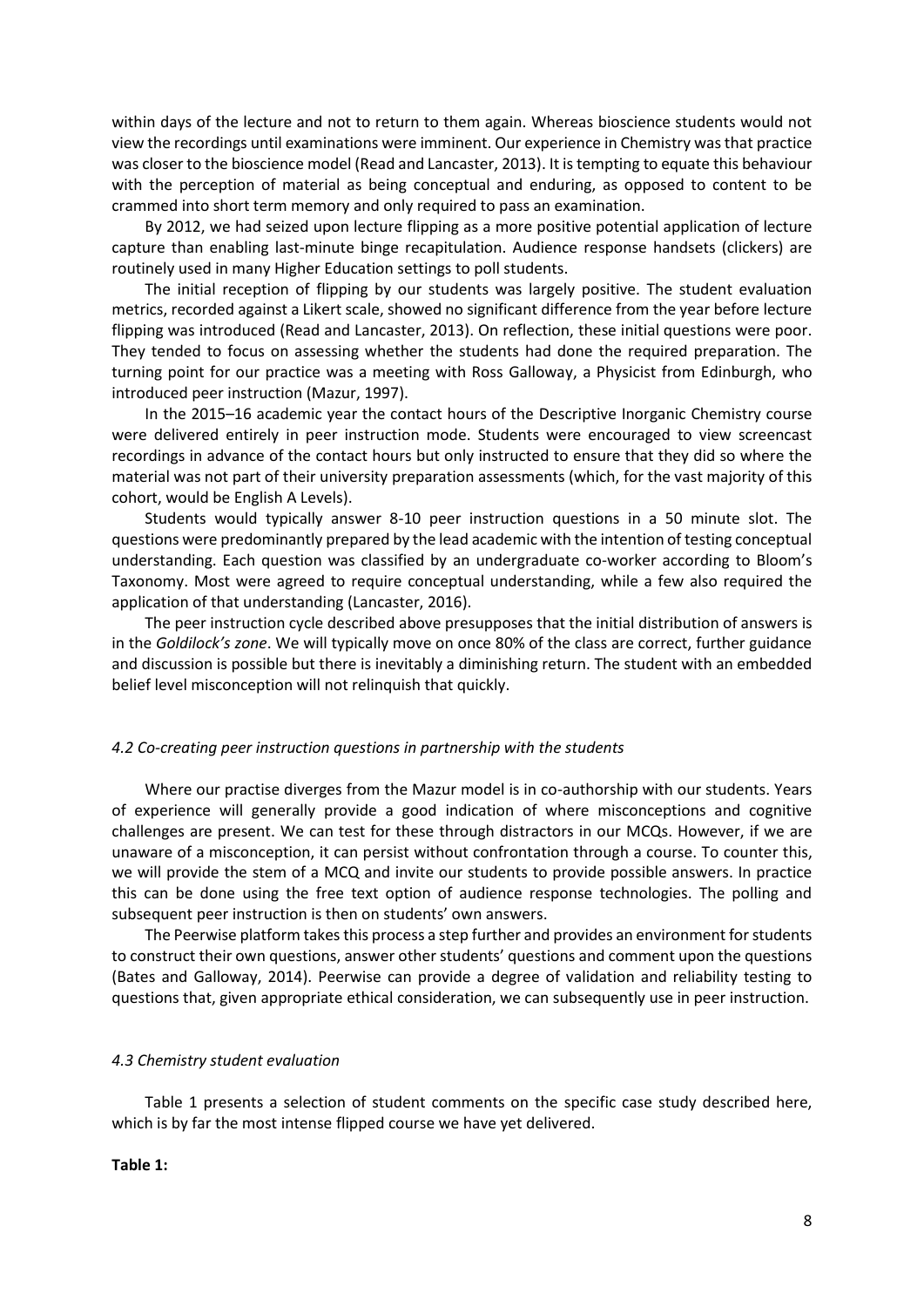| Student comments on a fully flipped Chemistry course |  |  |  |  |
|------------------------------------------------------|--|--|--|--|
|------------------------------------------------------|--|--|--|--|

| Feedback theme                                            | Illustrative quote                                                                                                                                                                                                                                                                                                                                                                                                                                                                                                                                                                                                                                                                                                                                                                                                                                                                                                                                                                                                        |
|-----------------------------------------------------------|---------------------------------------------------------------------------------------------------------------------------------------------------------------------------------------------------------------------------------------------------------------------------------------------------------------------------------------------------------------------------------------------------------------------------------------------------------------------------------------------------------------------------------------------------------------------------------------------------------------------------------------------------------------------------------------------------------------------------------------------------------------------------------------------------------------------------------------------------------------------------------------------------------------------------------------------------------------------------------------------------------------------------|
| Appreciation for interactivity                            | I really really loved the interactive lectures, they made me more<br>engaged and I believe I learnt more in this style of teaching.                                                                                                                                                                                                                                                                                                                                                                                                                                                                                                                                                                                                                                                                                                                                                                                                                                                                                       |
| Requirement and outright failure<br>to prepare in advance | I didn't really like the format of the lectures. Having to watch<br>the screen cast first and then spend the entire lecture on<br>response ware answering questions did not work that well for<br>me. I think it would have been better to at least do a brief<br>lecture on the current topic, leaving room for questions and<br>extra explanation if needed along the way, before then<br>completing the session with maybe 20 minutes of questions.<br>The Screencasts are essential to go through before the lectures,<br>but this is a good thing. The format was different and refreshing<br>to other lecture formats, but wouldn't work as well for other<br>modules such as biology modules.                                                                                                                                                                                                                                                                                                                      |
| Lack of confidence in the<br>pedagogy                     | The reliance on responseware (audience response) before<br>teaching the content made it hard to truly understand a lot of<br>the material outside of a test/exam mindset. Additionally the<br>lack of 'traditional anecdotal style lecturing' made creating<br>comprehensive notes more difficult. I personally do not believe<br>that screencasts are an equivalent worthy of replacement for<br>traditional lectures all the time.<br>Enthusiastic and engaging, would have preferred less of the<br>pre-lecture screencasts and more of this material being taught<br>in the lectures rather than the 'big scale tutorial' type set up.<br>Maybe each lecture could be accompanied by a set of these<br>questions, as they were useful an I understood the merit of<br>completing them.<br>Less focus on flipped learning thing. When received feedback<br>and adapted a bit worked better. too much reliance on<br>understanding material if purely ask questions so some<br>coverage of material by lecturer needed. |

## **5. Propagating Active Learning**

Given the overwhelming evidence for the benefits of active learning, and the positive reception by the students who engage, it is interesting to reflect why such practices have not swept through Higher Education. We recognise two major obstacles, the entrenched attitudes of colleagues and the prior experience of our students.

There are colleagues who regard active learning as a passing fashion and who seek to resist any innovation in teaching practice (French and Kennedy, 2016). A familiar refrain one hears from colleagues is "lecturing worked for me". Even if we accept these essentially unsubstantiated assertions, it is worth reflecting that future-academics make up less than 0.2% of the average undergraduate class (Royal Society, 2010). Equally common is, "Ah, but my lectures are inspiring and intellectually stimulating". Perhaps, but here we note data gathered by investigators studying peer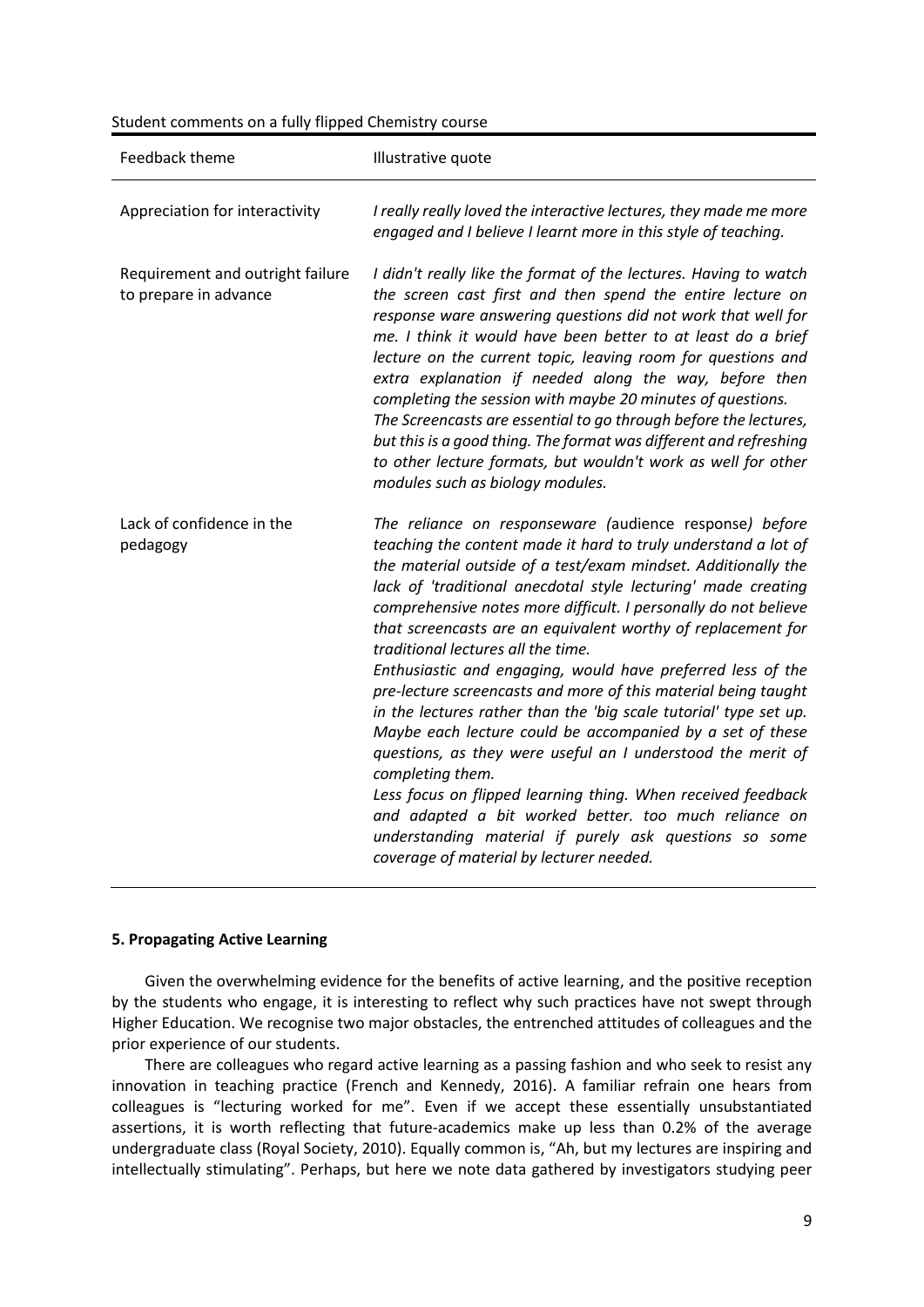instruction classes: for a typical peer instruction session, it is still the case that approximately half of the student's time is occupied in (passively) listening to the lead academic (Wood *et al.*, 2016). If a carefully crafted flipped session contains so much listening, what proportion for the lecturer who inserts the occasional off-the-cuff query? How can that lecturer be confident all their students are thinking about an answer if they reject technology?

In the UK, the typical entry route to a University education is through A Levels. Top Universities require the very highest grades. Students are therefore motivated by assessment outcomes. A Level teachers are rewarded for the success of their students. School league tables rank schools on the grades their students achieve. Schools become examination factories. This process creates inflationary pressure on grades. Governments respond to the inevitable accusations of dumbing down by adding to the syllabus and making the questions more convoluted. Teachers respond by focusing even more on examination rehearsal. Students arrive at University having been selected on their ability to pass examinations. Examinations that have become so *challenging* that the only response is a superficial memorisation of model answers, crammed immediately before and forgotten within days. There is no time for a conceptual approach to learning. Indeed, by the time they arrive at University, students have forgotten most of what they thought they knew (Jones *et al.*, 2015).

#### *5.1 Student evaluations and student partnership*

While it is notoriously difficult to determine learning gain, it is relatively easy to measure student teaching perceptions. As a consequence, student satisfaction surveys have acquired pre-eminence in determinations of teaching competence and indeed excellence that they are ill suited for. Evaluation methods adopted in Introductory Macroeconomics are deliberately targeted to assess the class flipping and peer instruction component of the module, but these constitute *ad hoc* tools, which do not conform to module evaluation standards. This can generate tension between institutional evaluation methods and the need to move towards more imaginative and effective ways to listen to the student voice. We advocate that designing and implementing new pedagogies should also involve a review of evaluation methods, creating a stronger partnership with the student body.

When we first encounter students, their recent experience of teaching consists of review of examination paper model answers. Thus, we enter a frank dialogue with our students about why we are choosing to teach through peer instruction and not simply giving entertaining lectures to present content. The vast majority of students recognise the benefits and are highly complementary (Read and Lancaster, 2012).

The comments presented Table 1 include somewhat less positive student comments that illustrate why a student might not approve of our approach. What is striking are the post-truth-like assertions that students know best what constitutes good teaching method. These are critiques not of competency or execution but of pedagogy. As academics, we have to balance effectiveness with popularity. These are not mutually exclusive, but they are certainly not the same thing. There is a whole raft of different reasons not to use module evaluation data in promotion decisions. Encouraging pedagogical change is another. Not redressing the balance between rote memorisation and conceptual understanding in the learning experience of our students might not impact upon our key performance indicators, but it does undervalue Higher Education. We urgently need to start taking a longer-term view of the resources we invest in our education system. If the need to please all students, and a focus on dubious metrics, are obstacles to the adoption of active learning, the corollary is that student endorsement is a powerful motivator for change. Reading comments like those in Table 1, and reviewing the evidence provided by learning analytics on the Introductory Macroeconomics module, has encouraged many of our colleagues to experiment with active learning pedagogies for themselves. Peer instruction is for the confident academic prepared to relinquish control and dynamically respond to the needs of their students. Approaches such as Team Based Learning present many of the same cognitive challenges to our students, but in a much more controlled environment.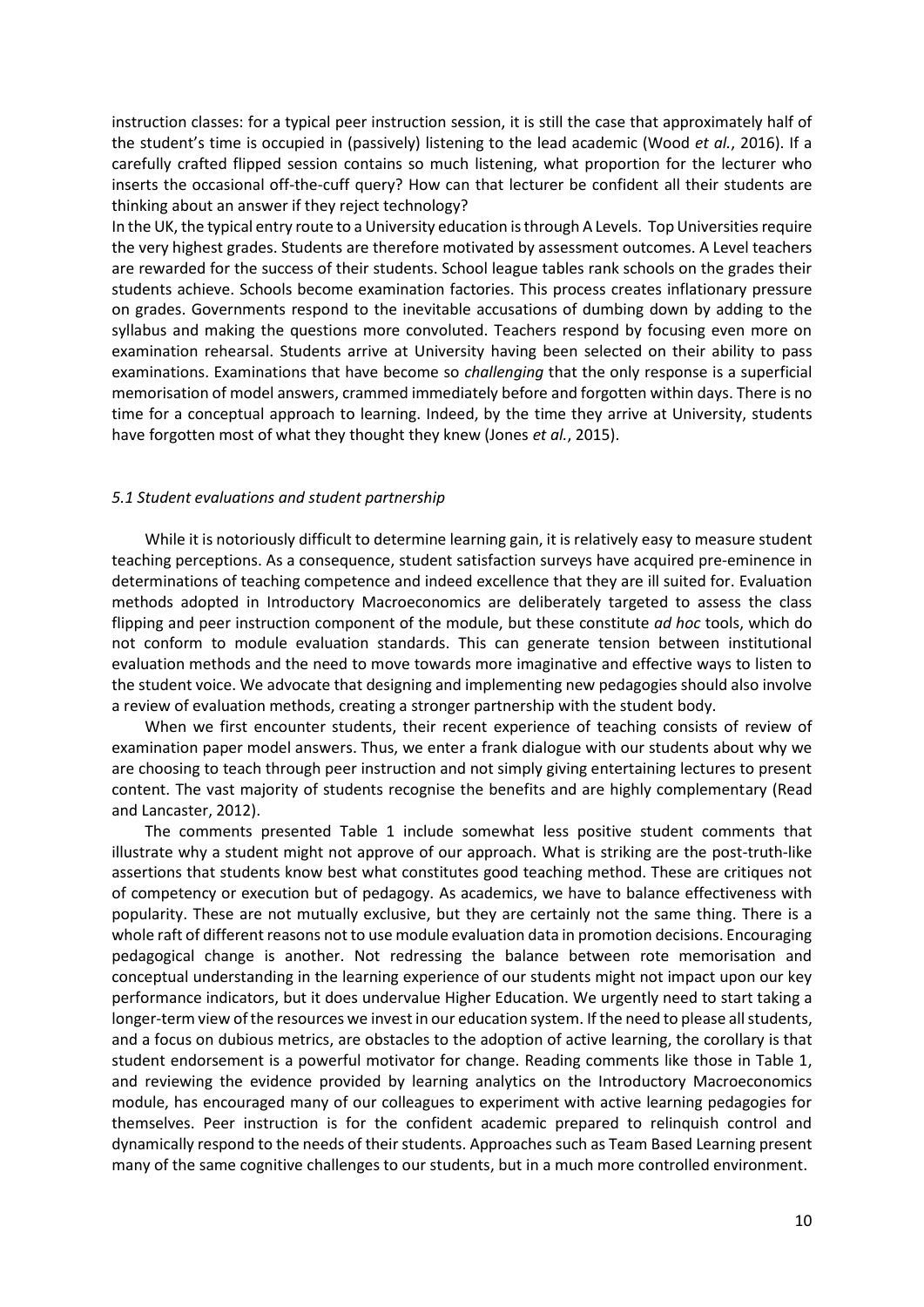The case studies presented suggest tangible ways to develop and implement effective active learning approaches. These included: developing students' self-assessment skills, involving students in a dialogue about the pedagogy and its learning analytics, as well as engaging them in co-production of the teaching material, crafting their own questions to be discussed over peer instruction.

## *5.2 The role of learning technologies in facilitating active learning*

In both the case studies presented in this article, audience response handsets and peerinteraction platforms played a fundamental role in facilitating a dialogue between students and teachers, as well as students amongst themselves. There is a vast literature proving the effectiveness of these learning technologies at engaging students and creating an environment where response anonymity facilitates class participation (e.g. Hoekstra and Mollborn, 2012; Masikunas *et al.*, 2007). There is weaker evidence on the effectiveness of learning technologies at improving student performance (e.g. Rao and DiCarlo, 2000; Anthis, 2011; Elicker and McConnell, 2011). We regard this second result as unsurprising, as it is good pedagogical use of technologies, rather than technologies alone, which can effectively enhance student learning and student performance (Nielsen, *et al.*, 2013).

Aside from engagement and anonymity, the use of audience response handsets in peer instruction encourages students to commit to an answer, hence actively engaging in the discussion that follows. By displaying the outcome of question polling, audience response platforms offer immediate feedback to students, developing their ability to appraise their skills and eliciting selfregulatory behaviours. Ultimately, they provide the class with the evidence that peer instruction is an effective method to learn. As most audience response platforms allow the teacher to display the distribution of answers before and after peer instruction, students can see with their own eyes that engaging in discussion with their peers positively influences their responses towards the correct answer. When this pattern does not occur, teachers and students can address misconceptions immediately and effectively, as they arise. Even where the peer instruction process results in a shift towards the correct answer, it is possible that this occurs for the wrong reasons. Therefore, the concluding academic explanation remains an important part of the overall process (Mazur 1997; Wood, 2014).

The process by which peer instruction affects learning has been analysed through the lens of Hammer's resources model (Hammer 1996, 2005). The peer-to-peer discussions are critical in getting the students to think (activating their cognitive resources), thus enabling them to see the problems in a new light (Wood, 2014).

Making use of learning technologies has also the advantage of generating large basis of data, which can be analysed to uncover learning patterns, help students who are experiencing specific difficulties, and support the teacher in a process of continuous revision of her teaching material.

## **6. Conclusions**

There is overwhelming evidence that active learning approaches are more effective than passive delivery. This confers a duty on the educator to incorporate these techniques in their teaching. However, teaching through pedagogies such as peer instruction requires considerably more time for a given topic. This should lead to careful reflection on the case for including each component of a course. In many instances, time can be freed for active learning by sacrificing insignificant parts of the syllabus. When content has been cut to the essential, and there is still insufficient time, then flipping provides an answer. There is no single pedagogy for flipping, but the uniting principle is the drive to move the content delivery component out of the classroom and to free contact time for constructivist pedagogies. Where resource constraints require large group teaching in lecture theatre environments, peer instruction is a convenient, effective and scalable solution. Coupling peer instruction with self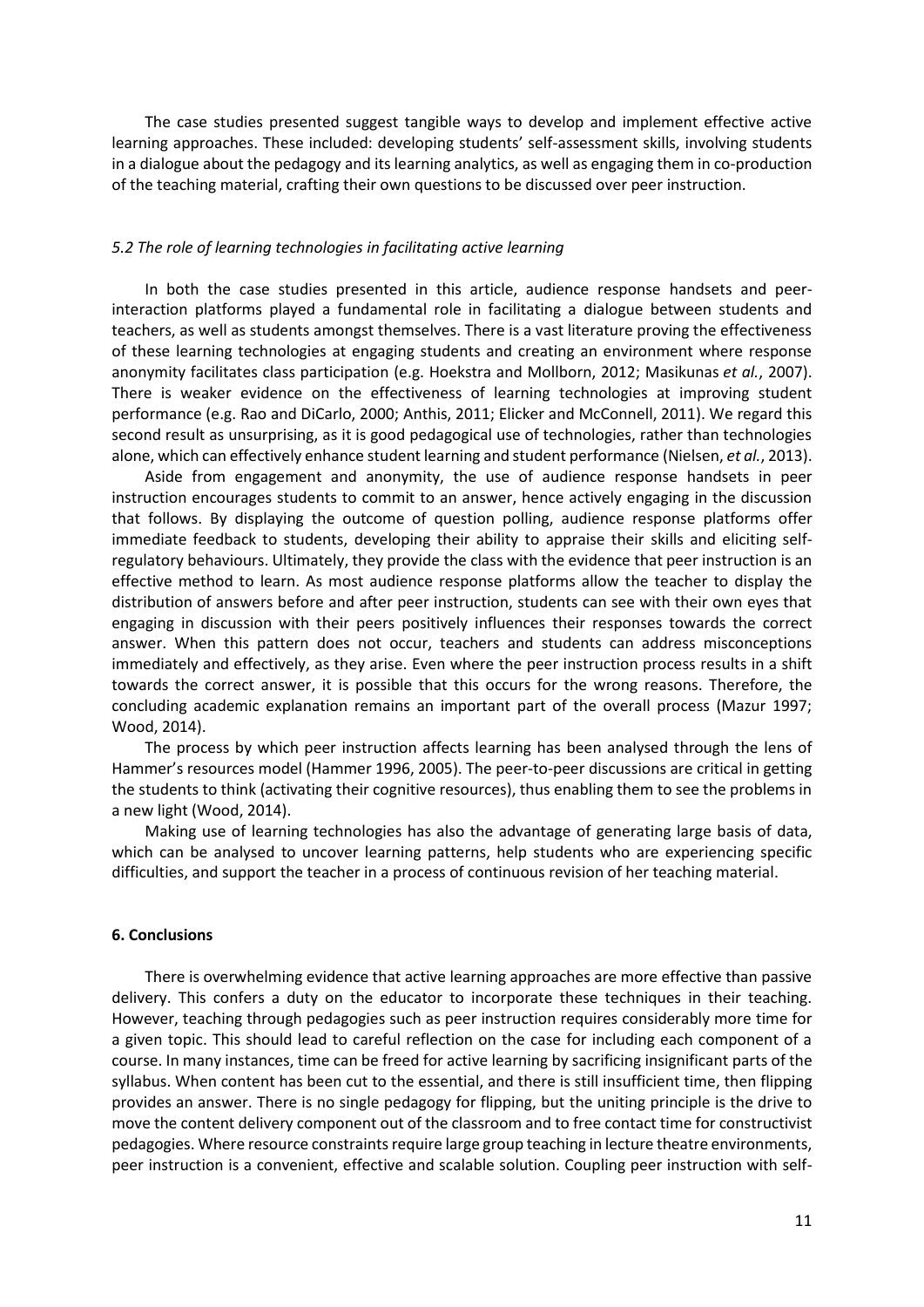assessment and co-authoring approaches can see improvements in conceptual understanding mirrored by confidence.

# **Declaration of interest**

Both authors are international distinguished educators for Turning Technologies™ and receive material support in the form of audience response handsets and licenses.

## **Acknowledgements**

The authors are grateful for the support of The University of East Anglia and the counsel of Neil Ward, Adam Longcroft and Helena Gillespie. The graphical abstract art is by Simon Rae. SJL is grateful to Dennis Cook for discussions on the taxonomy of his peer instruction questions.

## **References**

Aricò, F.R. (2015). Peer-instruction Unveiled: unlocking the power of Student Response Systems, The Economics Network, http://www.economicsnetwork.ac.uk/showcase/arico\_clickers [Accessed 6 May. 2017].

Bates, S. Galloway, R. K. Riise, J. Homer, D. (2014) Assessing the quality of a student-generated question repository In *Phys. Rev. ST Phys. Educ. Res*, volume 10.

- Anthis, K. (2011). Is It the Clicker, or Is It the Question? Untangling the Effects of Student Response System Use. *Teaching of Psychology*, 38(3), pp.189-193.
- Bloom, B. and Krathwohl, D. (1956). *Taxonomy of educational objectives*. 1st ed. D. McKay, New York.
- Dunning, D., Johnson, K., Ehrlinger, J. and Kruger, J. (2003). Why people fail to recognize their own incompetence. *Current Directions in Psychological Science*, 12(3), pp.83-87.
- Elicker, J. and McConnell, N. (2011). Interactive Learning in the Classroom. *Teaching of Psychology*, 38(3), pp.147-150.
- Flipped Learning Network Hub. (2014). *Flipped Learning Network Hub*. [online] Available at: http://flippedlearning.org/ [Accessed 12 Apr. 2017].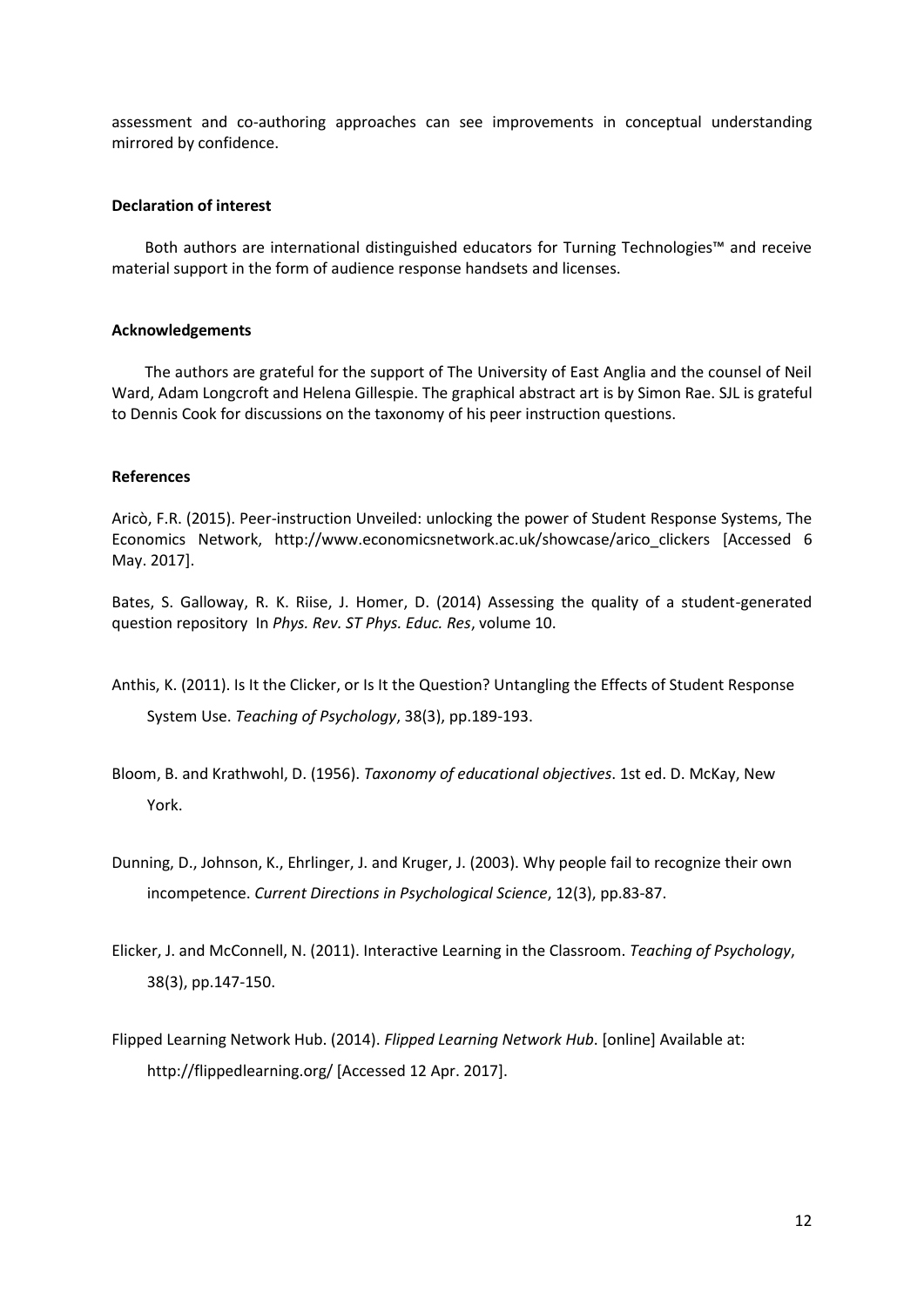- Freeman, S., Eddy, S., McDonough, M., Smith, M., Okoroafor, N., Jordt, H. and Wenderoth, M. (2014). Active learning increases student performance in science, engineering, and mathematics. *Proceedings of the National Academy of Sciences*, 111(23), pp.8410-8415.
- French, S. and Kennedy, G. (2017). Reassessing the value of university lectures. *Teaching in Higher Education*, pp.1-16.
- Hammer, D. (1996). More than misconceptions: Multiple perspectives on student knowledge and reasoning, and an appropriate role for education research. *American Journal of Physics*, 64(10), pp.1316-1325.

D. Hammer, A. Elby, R. E. Scherr, and E. F. Redish, in Resources, Framing, and Transfer, edited by J. P. Mestre (Information Age Publishing Inc., Charlotte, NC, 2005), pp. 89–120.

- Hoekstra, A. and Mollborn, S. (2012). How clicker use facilitates existing pedagogical practices in higher education: data from interdisciplinary research on student response systems. *Learning, Media and Technology*, 37(3), pp.303-320.
- Jones, H. Black, B. Green, J. Langton, P., Rutherford, S., Scott, J. and Brown, S. (2015) Indications of Knowledge Retention in the Transition to Higher Education *J. Biol. Educ.* 49, 261–273
- Kolb, D. (1984). *Experiential learning: experience as the source of learning and development*. 1st ed. Englewood Cliffs, NJ: Prentice Hall.
- Kruger, J. and Dunning, D. (1999). Unskilled and unaware of it: How difficulties in recognizing one's own incompetence lead to inflated self-assessments. *Journal of Personality and Social Psychology*, 77(6), pp.1121-1134.
- Lage, M., Platt, G. and Treglia, M. (2000). Inverting the Classroom: A Gateway to Creating an Inclusive Learning Environment. *The Journal of Economic Education*, 31(1), p.30.
- Lancaster, S. J. (2014) The Flipped Lecture, New Directions in the Teaching of Physical Sciences <https://journals.le.ac.uk/ojs1/index.php/new-directions/article/view/484/482> [Accessed 8 May 2017].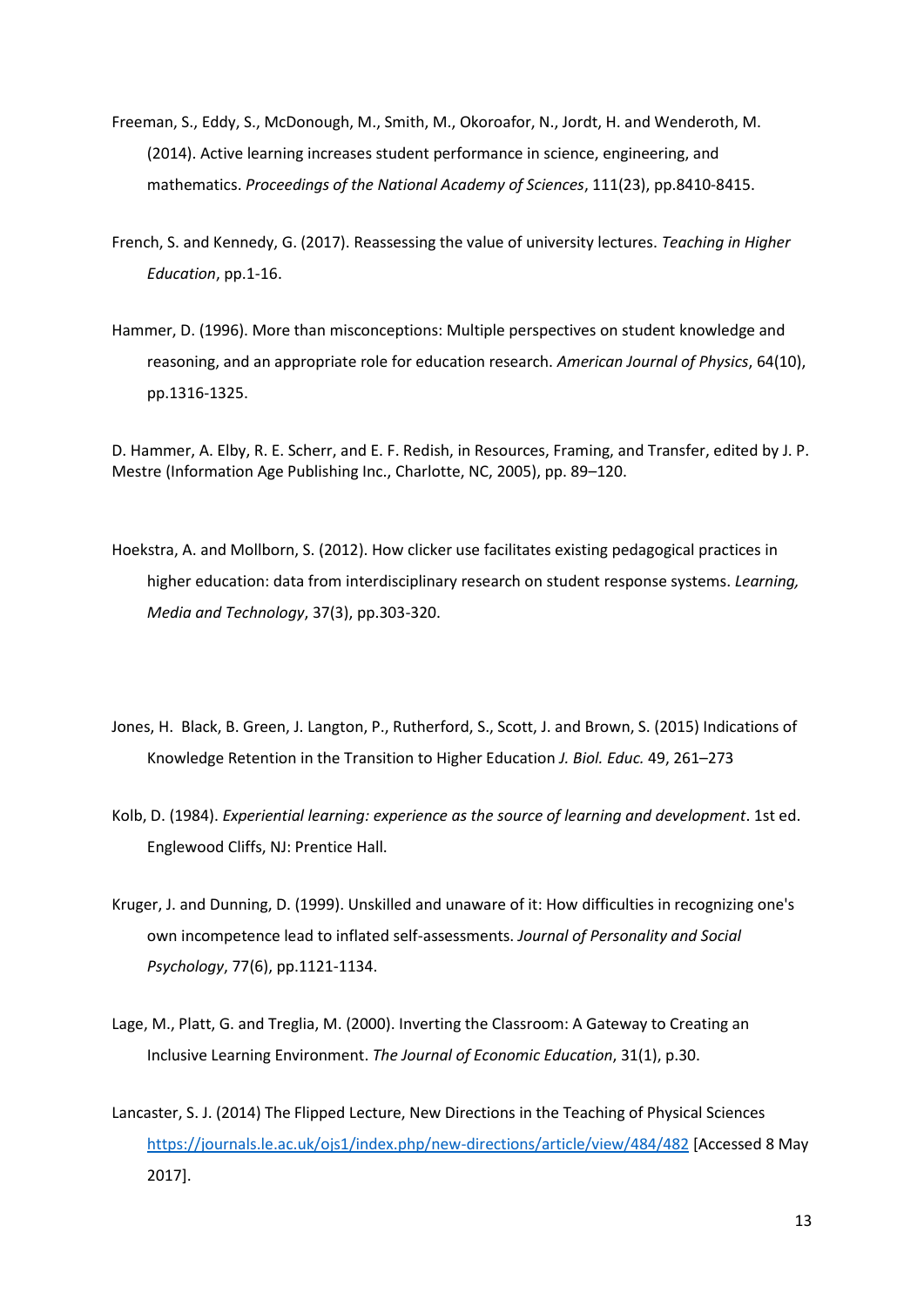- Lancaster, S. J. (2016) Engaging Chemistry Students. Higher Education Academy <https://www.heacademy.ac.uk/engaging-chemistry-students> [Accessed 8 May 2017].
- Marzano, R. and Kendall, J. (2007). *The new taxonomy of educational objectives*. 1st ed. Thousand Oaks, CA: Corwin Press.
- Masikunas, G., Panayiotidis, A. and Burke, L. (2007). The use of electronic voting systems in lectures within business and marketing: a case study of their impact on student learning. *Research in Learning Technology*, 15(1).

Mazur, E. (1997). *Peer instruction: a user's manual*. 1st ed. Upper Saddle River: Prentice Hall.

- Nicol, D. and Macfarlane‐Dick, D. (2006). Formative assessment and self‐regulated learning: a model and seven principles of good feedback practice. *Studies in Higher Education*, 31(2), pp.199-218.
- Nielsen, K., Hansen, G. and Stav, J. (2013). Teaching with student response systems (SRS): teachercentric aspects that can negatively affect students' experience of using SRS. *Research in Learning Technology*, 21(1), p.18989.
- Rao, S. and DiCarlo, S. (2000). Peer instruction improves performance on quizzes. *Advances in Physiology Education*, 24, pp.51-55.
- Read, D. and Lancaster, S. (2012). Unlocking video: 24/7 learning for the iPod generation. *Education in Chemistry*, 49(4), pp.13-16.
- Read, D. and Lancaster, S. (2013). Flipping lectures and inverting the classroom. *Education in Chemistry*, [online] (September). Available at: http://www.rsc.org/eic/2013/10/flippedclassroom-inverting-lectures [Accessed 6 May 2017].
- Royal Society (2010). *The Scientific Century: securing our future prosperity*. 1st ed. [ebook] London: RS Policy document 02/10, DES1768, pp.1-75. Available at: https://royalsociety.org/~/media/Royal\_Society\_Content/policy/publications/2010/429497012 6.pdf [Accessed 6 May 2017].